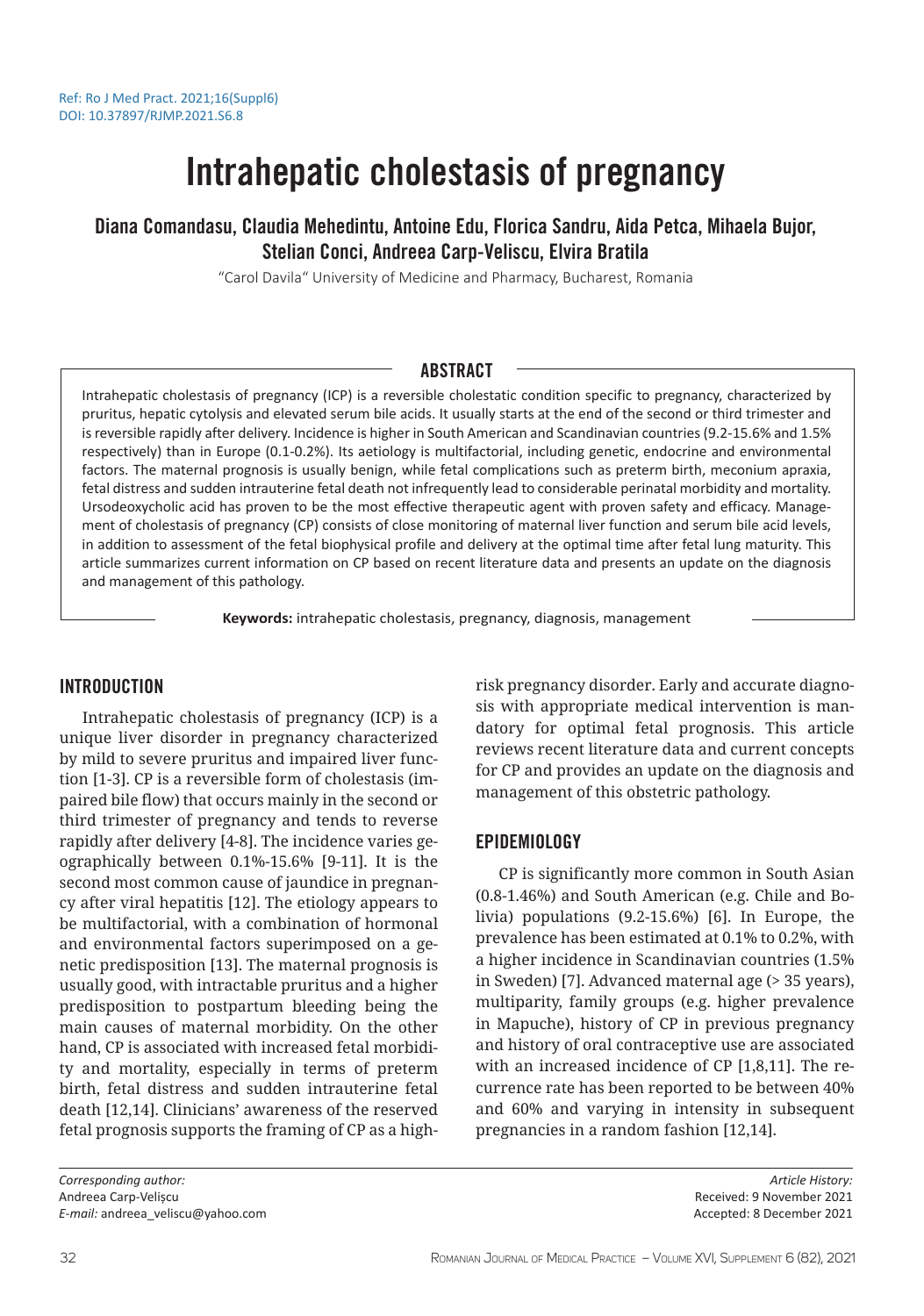## ETIOLOGY AND PATHOGENESIS

The etiology of CP is multifactorial and involves genetic, hormonal and environmental factors [1,2,12,14]. Estrogens and progesterone metabolites have been shown to play a role in the pathogenesis of CP. The disease usually occurs in the third trimester of pregnancy, when estrogen production peaks. The prevalence of CP is five times higher in multiple pregnancies, which are associated with higher estrogen levels compared to single pregnancies [1]. The pathophysiology of CP is similar to the cholestasis present in some women using high-estrogen oral contraceptives. A high level of estrogen in genetically predisposed individuals can induce intrahepatic cholestasis by impairing sulfation and bile acid transport [2].

The role of progesterone in the pathogenesis of CP still seems to be unclear. Patients with CP may have a selective defect in the secretion of sulphated progesterone metabolites into bile due to genetic polymorphism of channel transporters for steroid sulphates or their regulation [12].

Familial clustering, the presence of ethnic and geographic variation, and recently demonstrated mutations in gene coding for hepatobiliary transport proteins indicate a genetic predisposition to CP [3,13-16].

Genetic predisposition can lead to altered cell membrane composition of bile ducts and hepatocytes and subsequent dysfunction of bile duct transporters [6]. Mutations in the hepatic phospholipid transporter (MDR3/ABCB4), aminophospholipid transporter (ATP8B1/FIC1) and bile salt export pump (BSEP/ABCB11) have been identified in patients with CP [1, 17-22].

Class III P-glycoproteins (MDR3/ABCB4) are canalicular phospholipid translocators that act in the biliary excretion of phosphatidylcholine. ABCB4 mutations subsequent to loss of canalicular MDR3 protein are associated with low bile phospholipid levels and high bile cholesterol saturation index [18]. Elevated Gamma-glutamyl transferase (GGT) levels have been shown in most patients with MDR3 mutations, while bile salt export pump (BSEP) mutations have been postulated in cases with low GGT levels [19]. Combined variants of MDR3 and BSEP mutations may be associated with severe phenotypic expression of CP.

Placental expression of other bile acid transporters (OATP1A2, OATP1B1 and OATP1B3) has also been shown to be down-regulated in CP, indicating a potential role in pathogenesis [20]. The CP-associated gene has been reported to be located in the p23 region of chromosome 2 [12].

Placental gene expression profiling has also revealed that core regulatory genes mainly include the immune response, VEGF signaling pathway and G protein-coupled receptor signaling, implicating essential roles for immune response and angiogenesis in CP pathophysiology [21].

Recent advances in the detection of fetal DNA in maternal plasma have uncovered emerging evidence that this fetal DNA in maternal blood correlates with a range of obstetric complications. The A-isoform gene sequences (RASSF1A) of the increased circulating hypermethylated RAS association domain can be used as a diagnostic marker for CP [22].

Environmental factors such as geographical and seasonal conditions can induce CP in genetically susceptible patients [4]. A higher number of cases in January may suggest a higher incidence of CP in winter [4, 5]. Seasonal variations in disease have been attributed to dietary factors related to high maternal copper levels and low selenium and zinc levels [12]. Despite some data highlighting a potential role of long-chain monounsaturated fatty acids, erucic acid in the etiopathogenesis of CP, and selenium acting as a co-factor of a number of enzymes in oxidative metabolism in the liver, the definitive role of selenium in biliary secretion has not yet been elucidated, therefore further research is needed [15,21,23].

CP has been shown to be associated with poor perinatal prognosis and increased risk of preterm birth, fetal distress and sudden intrauterine fetal death. Although the pathophysiology of fetal risk has not yet been clarified, an increased maternal-fetal bile acid efflux and a reduced fetal capacity to eliminate bile acids via the immature fetal liver, in addition to impaired placental function, appear to be responsible for fetal impairment. These phenomena contribute to the excess accumulation of hydrophobic bile acids that are hepatotoxic in the fetal compartment. Impaired fetal-maternal transport of bile acids through the placenta and the inability of the fetus to excrete cholic acid leads to bile acid accumulation and fetal cardiotoxicity, thus causing fetal arrhythmia and sudden fetal intrauterine death [23,24].

Transplacental passage of excess bile acids into CP may be linked to intrauterine fetal death through induction of placental oxidative stress and impaired fetal cardiomyocyte function [25]. Autopsy of intrauterine deceased fetuses demonstrated acute anoxia but no signs of chronic hypoxia. The recent incidence of meconium impregnation of amniotic fluid is an additional finding of acute anoxia. Cholic acid infusion in sheep has been shown to stimulate meconium impregnation, which is subsequently associated with acute umbilical vein constriction [2]. Bile acids, particularly cholic acid, have been found to induce vasoconstriction in human placental chorionic veins in vitro and umbilical vein constriction.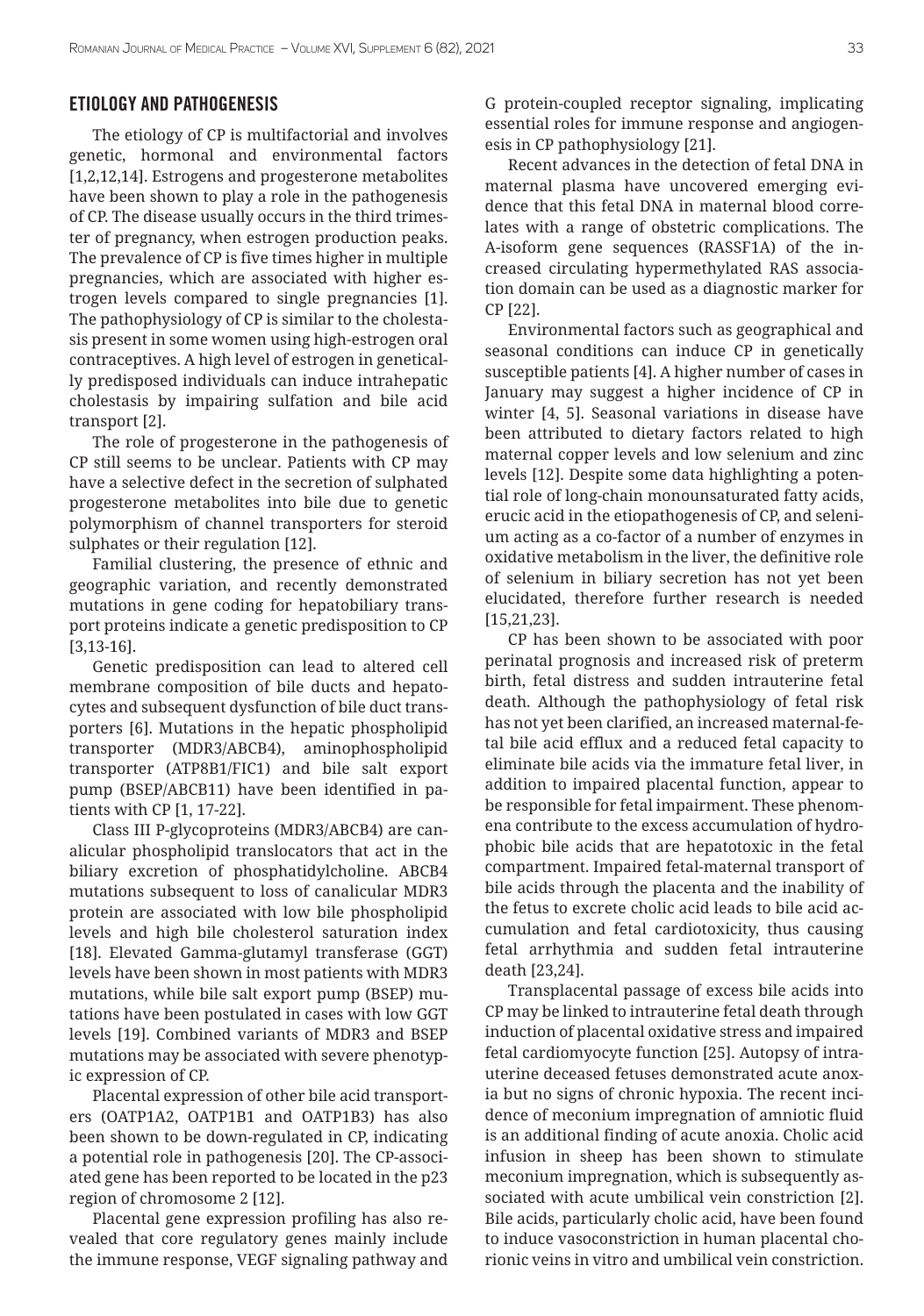Those findings could explain fetal hypoxia, meconium aspiration and even neonatal death in these cases [1-3]. Normal birth weight and normal Doppler indices of these fetuses suggest that fetal death is not a consequence of chronic placental insufficiency. In addition, taurocholic acid has been shown to decrease contractions of rat cardiomyocytes, thereby causing loss of synchronous beating. These data obtained may indicate a direct effect of bile acids on sudden intrauterine fetal death in CP [1-3]. It seems to be a satisfactory conclusion that acute fetal hypoxia following a placental ischemic event or umbilical vasoconstriction is mediated by bile acid-induced pathophysiological phenomena.

The etiopathogenetic mechanism of preterm labor in CP remains unresolved [1]. It has been suggested that elevated bile acid levels stimulate myometrial contractions and increase oxytocin bioactivity triggering preterm labor [5,23]. In addition, increased prostaglandin secretion and altered synthesis (conversion of 16α-dehydroepiandrosterone hydroxylate to estradiol) may be related to induction of labour.

Haemorrhagic complications due to vitamin K deficiency may contribute to fetal mortality. Because it is difficult to predict fetal prognosis by standard fetal heart monitoring tests, delivery is recommended as soon as fetal lung maturity is confirmed.

# CLINICAL FEATURES

CP is characterized by mild to severe pruritus that most commonly begins after 30 weeks gestation, which usually subsides within 48 hours of delivery [9]. Pruritus is predominantly localized on the palms and soles and worsens at night. Skin rash is characteristically absent except for excoriations due to scratching [3-5]. Jaundice is less common in CP, but may develop 1-4 weeks after the onset of pruritus, with an incidence of 14-25% [1]. Insomnia, fatigue, anorexia, general malaise, weight loss, epigastric discomfort, steatorrhea due to fat malabsorption, and dark urine are other symptoms and signs associated with CP [12,25-31].

Diagnosis of CP requires exclusion of other clinical entities that are included in the differential diagnosis of cholestasis and liver disease. Viral hepatitis, autoimmune liver disease, gallbladder stones, hepatobiliary tract tumours and a number of causes with elevated liver enzymes specified for pregnancy (e.g., namely pre-eclampsia, HELLP syndrome and acute fatty liver) should be considered in the differential diagnosis [20,32].

CP is associated with elevated total bile acid levels 10 to 25 times above normal, which may be the first or even the only laboratory abnormality observed [1,10,32]. A significant increase in cholic acid and a decrease in chenodeoxycholic acid levels may be detected leading to a marked increase in the cholic acid/chenodeoxycholic acid ratio. A reduced glycine/taurine ratio may also be present [4, 32]. A slight increase in liver enzymes can be detected in up to 60% of patients [1], but ALT and AST levels rarely exceed twice the upper limits of normal load [8,11]. GGT levels are elevated in less than 1/3 of cases, indicating greater impairment of liver function [20]. Hyperbilirubinemia, rarely reaching 6 mg/dL, may be another paraclinical finding with an incidence of 25% [3,11]. Serum alkaline phosphatase (AP) levels may be elevated up to 4-fold, but do not contribute to the diagnosis, as increased AP in pregnancy may be physiological [5]. A liver biopsy, although not recommended for diagnosis, would only show a normal liver parenchyma with dilated bile ductules, pure centrilobular cholestasis without inflammation, bile plugs in hepatocytes and ductules predominantly present in zone 3 [1, 10, 31, 32]. Liver biopsy is indicated in cases of jaundice without pruritus, onset of symptoms before 20 weeks of gestation and persistent paraclinical abnormalities more than 8 weeks after birth [32].

# CP MANAGEMENT

The objectives of CP management are to reduce maternal symptoms and provide satisfactory obstetric care to avoid fetal distress and sudden intrauterine fetal death.

### Maternal prognosis

The maternal prognosis is generally favourable. In addition to treatment of pruritus, adequate attention should be paid to fatigue, anxiety and malabsorption of fat and fat-soluble vitamins. Malabsorption due to persistent cholestasis can lead to vitamin K deficiency, resulting in intrapartum and postpartum haemorrhage [30]. Thus, rest, light sedation and a low-fat diet may be recommended along with parenteral administration of vitamin K [31].

Itching is usually relieved within 48 hours after the birth of the fetus, accompanied by normalization of serum bile acid and liver enzyme concentrations. The recurrence rate is high (45%-70%), but not inevitable. If pruritus and liver enzyme elevations continue for more than a month after delivery, chronic liver diseases such as primary biliary cirrhosis, primary sclerosing cholangitis or chronic hepatitis should be considered [32]. Despite the involvement of hormones in pathogenesis, the use of combined oral contraceptives in women with a history of CP is not contraindicated after normalization of biochemical tests after birth [2,8,32-34]. Breastfeeding is not contraindicated [32].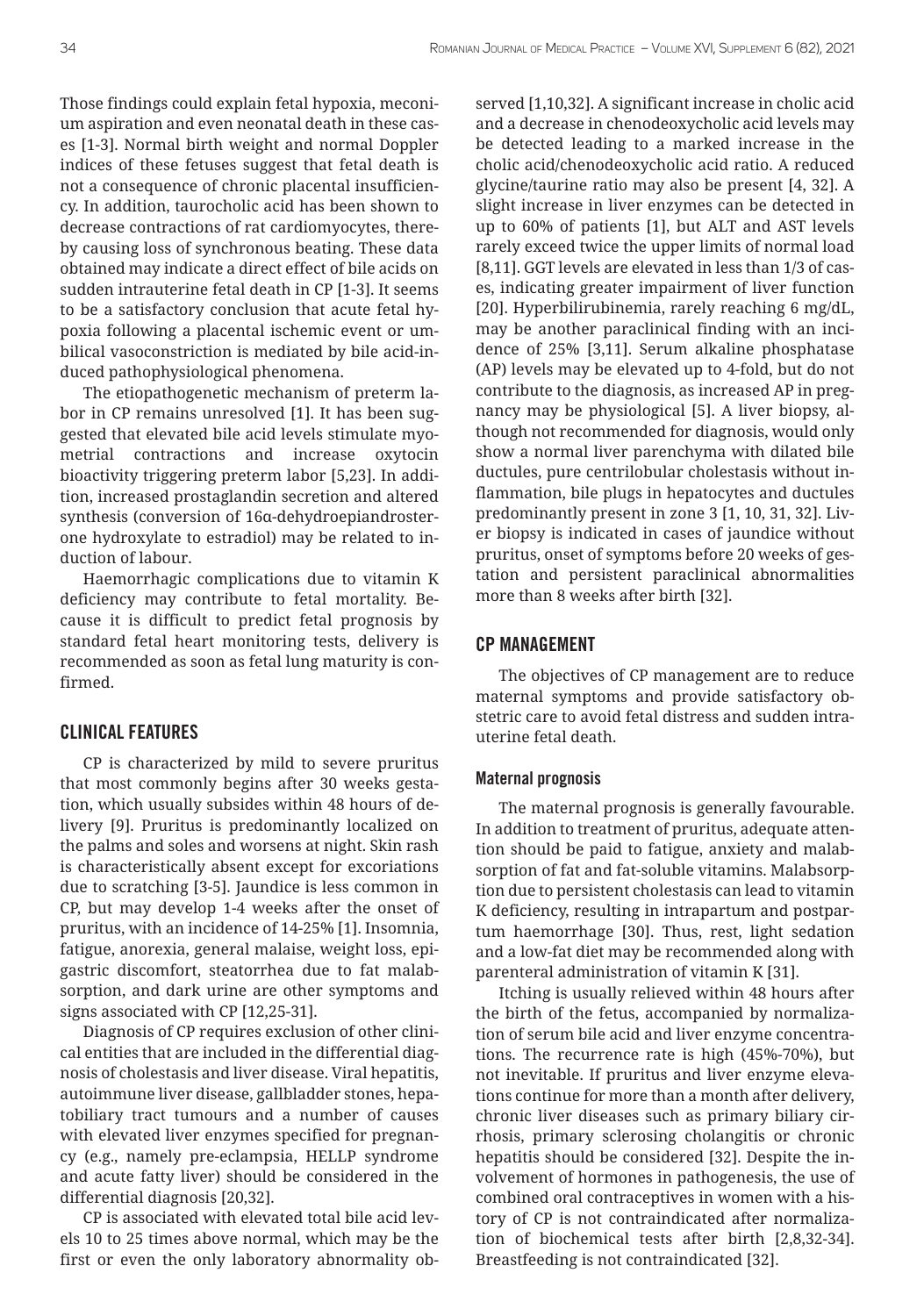Patients with a history of CP require careful clinical follow-up, as they are more prone to develop biliary lithiasis, pancreatitis, cirrhosis or other hepatobiliary tract disorders [10,29,30].

### Fetal prognosis

CP poses a significant risk to the fetus in terms of perinatal morbidity-mortality, preterm birth, fetal distress and meconium aspiration [11,35-39]. Rates of fetal malformations and miscarriage are not increased, and fetal birth weight appears to be appropriate for gestational age [11].

The incidence of meconium impregnation of amniotic fluid is 25% to 45%, while acute fetal distress, preterm birth and intrauterine fetal death have been shown to occur in 22%, 44% and 2% of patients respectively [2,12].

Fetal prognosis has not been shown to correlate with the severity of maternal signs and symptoms [27]. However, some studies have suggested that higher serum bile acid levels may be related to increased fetal mortality. Glantz et al. [10] reported a significant correlation between higher serum bile acid levels ( $\geq 40$  µmol/L) and adverse fetal prognosis. Since they did not determine an increase in fetal complications in cases of serum bile acid levels < 40 μmol/L, they proposed expectant management for these cases [10]. Although essential, careful monitoring of serum bile acid levels and liver enzymes does not prevent acute fetal distress and sudden intrauterine fetal death [27].

Weekly non-stress testing, amniotic fluid volume estimation and Doppler ultrasonographic examination of the umbilical artery, along with regular growth ultrasound from 30 weeks gestation to delivery in cases of CP has been suggested. Maternal liver tests (bile acids and liver enzymes) and blood coagulation tests should be performed weekly [28].

Current recommendations suggest that delivery should not be delayed beyond 37-38 weeks gestation in patients diagnosed with CP [29-33]. Unfortunately, randomized clinical trials to support active management with induction of labor for prevention of intrauterine fetal demise are lacking [21,38,39]. Due to the absence of evidence-based recommendations, the decision to induce labour should be determined on an individual basis after comparing the risk of prematurity and morbidity with that of intrauterine fetal death. The Royal College of Obstetricians and Gynaecologists does not support routine active management in CP as they reported that there was no evidence to support or refute the practice of active management and instead suggested individualised management for these patients in 2006 [39]. On the other hand, the American College of Obstetricians and Gynecologists supports active management protocols in CP [29]. A systematic review that included 16 articles published between 1986 and 2011 on this obstetric controversy and could not find evidence to support the practice of active management of CP [28]. They recommended individualized management that provides the patient with informed decision-making guidance rather than routine implementation of an active management protocol. The scientific evidence, including the risks and benefits of available management options, should be presented to the patient in a clear manner by healthcare providers.

## PHARMACOLOGICAL TREATMENT

The aim of pharmacological treatment in CP is to reduce maternal symptoms and prevent fetal distress or sudden fetal death.

Recently, ursodeoxycholic acid (UDCA) (500 mg twice daily or 15 mg/kg per day) has been suggested to be the most effective treatment for CP [10,35,37]. UDCA is a natural hydrophilic bile acid. It stimulates detoxification of hydrophobic bile acids and protects the bile ducts. UDCA decreases elevated cholic acid levels while increasing chenodeoxycholic acid levels, restoring the reduced glycine/taurine ratio [34]. UDCA reduces cholic acid and chenodeoxycholic acid levels in amniotic fluid by repairing maternal-placental bile acid transport. It acts in a protective role for hepatocytes and cholangiocytes against the toxic effects of bile acids [36] and has been shown to be cardioprotective for the fetus against the toxic effects of bile acids [37]. No maternal or fetal adverse effects have been reported with the use of UDCA in CP, thus indicating its safe use in the third trimester of pregnancy [34, 35]. UDCA grants protection against bile duct injury by hydrophobic bile acids, replaces hepatotoxic bile acids, modulates immunity, confers cytoprotection by preventing apoptosis, has choleretic activity, and stimulates hepatic secretion of potentially hepatotoxic compounds (thereby inhibiting absorption of several cytotoxic bile acids). All these have been postulated as mechanisms of protective action of UDCA [35-37].

Cholestyramine binds bile salts, disrupts their enterohepatic circulation and increases their faecal excretion. Clinical data from a variable number of studies have shown that, despite the improved rate of maternal morbidity, cholestyramine does not correct impaired biochemical parameters or improve fetal prognosis [34]. It is not palatable, requires frequent dosing (8-16 g/day) and causes constipation. Cholestyramine can cause malabsorption of lipids and fat-soluble vitamins, especially vitamin K, thus leading to a potential risk of antepartum and postpartum maternal bleeding [35]. Vitamin K (10 mg/day) should be used throughout pregnancy to avoid these bleeding complications [34].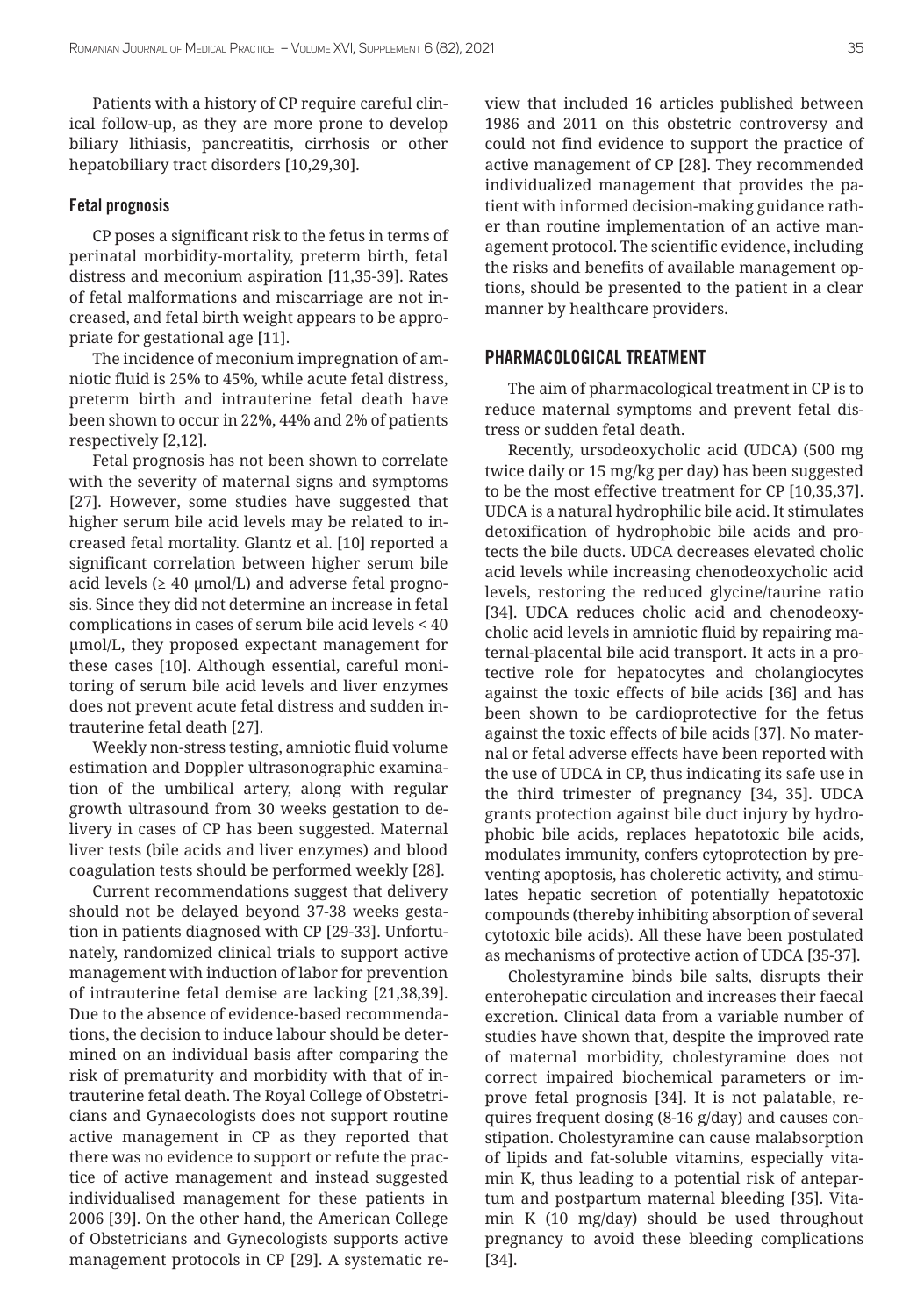S-adenosyl-L-methionine is the main glutathione precursor and methyl group donor involved in phosphatidylcholine synthesis. It not only influences the composition and fluidity of hepatocyte plasma membranes, but also increases methylation and biliary excretion of hormone metabolites. It has been shown to variably treat pruritus (1000 mg/ day), with a decrease in jaundice [37].

Phenobarbital was once considered an alternative therapeutic option for CP due to its enzyme-inducing effect, being able to relieve itching in only 50% of cases, without showing any beneficial effects in terms of paraclinical parameters [9].

Dexamethasone in high doses (12 mg/day) acts to correct cholestatic symptoms and biochemical parameters. It has been shown to be less effective in reducing bile acids and bilirubin and is ineffective in relieving pruritus [36,37].

Antihistamines (hydroxyzine 25-50 mg/day, promethazine, chlorpheniramine and terfenadine) can be used to relieve itching through their sedative effects, especially in nocturnal jaundice.

Aqueous cream with 1% menthol can help relieve itching.

Rifampicin has been shown to be an effective agent in relieving pruritus in 77% of cases in a recent meta-analysis [38].

Plasmapheresis has been suggested to be useful in treating severe cholestasis refractory to medical treatment in several case reports [39].

# CONCLUSIONS

CP is a particular liver disorder during pregnancy. Genetic, hormonal and environmental factors appear to interact in its aetiopathogenesis, although the definite aetiology still remains obscure. It represents a diagnosis of exclusion based on suspected clinical and laboratory data indicating a pregnancy-specific liver disorder. Relieving the devastating symptoms of maternal pruritus, preventing antenatal and intrapartum haemorrhagic complications, ensuring careful maternal-fetal surveillance to avoid fetal complications (fetal distress, sudden intrauterine fetal death and preterm birth) are the main goals of CP management. UDCA is the best available therapeutic agent with proven safety and efficacy in alleviating pruritus and restoring abnormal serum bile acid levels and liver function tests. Prompt and correct diagnosis with appropriate medical intervention are mandatory for optimal fetal prognosis. Large-scale clinical trials with rigorous scientific design are needed to create a comprehensive evidence-based approach to establish management strategies for CP.

> *Conflict of interest:* none declared *Financial support:* none declared

#### REFERENCES

- 1. Lee NM, Brady CW. Liver disease in pregnancy. *World J Gastroenterol.* 2009;15:897-906.
- 2. Ahmed KT, Almashhrawi AA, Rahman RN, Hammoud GM, Ibdah JA. Liver diseases in pregnancy: diseases unique to pregnancy. *World J Gastroenterol.* 2013;19:7639-7646.
- 3. Williamson C, Geenes V. Intrahepatic cholestasis of pregnancy. *Obstet Gynecol.* 2014;124:120-133.
- 4. Gabzdyl EM, Schlaeger JM. Intrahepatic cholestasis of pregnancy: a critical clinical review. *J Perinat Neonatal Nurs.* 2015;29:41-50.
- 5. Diken Z, Usta IM, Nassar AH. A clinical approach to intrahepatic cholestasis of pregnancy. *Am J Perinatol.* 2014;31:1-8.
- 6. Saleh MM, Abdo KR. Intrahepatic cholestasis of pregnancy: review of the literature and evaluation of current evidence. *J Womens Health (Larchmt).* 2007;16:833-841.
- 7. Than NN, Neuberger J. Liver abnormalities in pregnancy. *Best Pract Res Clin Gastroenterol.* 2013;27:565-575.
- 8. Mackillop L, Williamson C. Liver disease in pregnancy. *Postgrad Med J.* 2010;86:160-164.
- 9. Joshi D, James A, Quaglia A, Westbrook RH, Heneghan MA. Liver disease in pregnancy. *Lancet.* 2010;375:594-605.
- 10. Anzivino C, Odoardi MR, Meschiari E, Baldelli E, Facchinetti F, Neri I, Ruggiero G, Zampino R, Bertolotti M, Loria P, et al. ABCB4 and ABCB11 mutations in intrahepatic cholestasis of pregnancy in an Italian population. *Dig Liver Dis.* 2013;45:226-232.
- 11. Heinonen S, Eloranta ML, Heiskanen J, Punnonen K, Helisalmi S, Mannermaa A, Hiltunen M. Maternal susceptibility locus for obstetric cholestasis maps to chromosome region 2p13 in Finnish patients. *Scand J Gastroenterol.* 2001;36:766-770.
- 12. Soroka CJ, Boyer JL. Biosynthesis and trafficking of the bile salt export pump, BSEP: therapeutic implications of BSEP mutations. *Mol Aspects Med.* 2014;37:3-14.
- 13. Invernizzi P. Intrahepatic cholestasis of pregnancy: a further important step in dissecting its genetic architecture. *Dig Liver Dis.* 2013; 45:266-267.
- 14. Floreani A, Caroli D, Lazzari R, Memmo A, Vidali E, Colavito D, D'Arrigo A, Leon A, Romero R, Gervasi MT. Intrahepatic cholestasis of pregnancy: new insights into its pathogenesis. *J Maternal Fetal Neonatal Med.* 2013;26:1410-1415.
- 15. Wang H, Yan Z, Dong M, Zhu X, Wang H, Wang Z. Alteration in placental expression of bile acid transporters OATP1A2, OATP1B1, OATP1B3 in intrahepatic cholestasis of pregnancy. *Arch Gynecol Obstet.* 2012; 285:1535-1540.
- 16. Du Q, Pan Y, Zhang Y, Zhang H, Zheng Y, Lu L, Wang J, Duan T, Chen J. Placental gene-expression profiles of intrahepatic cholestasis of pregnancy reveal involvement of multiple molecular pathways in blood vessel formation and inflammation. *BMC Med Genomics.* 2014;7:42.
- 17. Yi P, Yin N, Zheng Y, Jiang H, Yu X, Yan Y, Liu Q, Xiao F, Li L. Elevated plasma levels of hypermethylated RASSF1A gene sequences in pregnant women with intrahepatic cholestasis. *Cell Biochem Biophys.*  2013;67:977-981.
- 18. Mays JK. The active management of intrahepatic cholestasis of pregnancy. Curr Opin Obstet Gynecol. 2010;22:100-103.
- 19. Geenes V, Williamson C. Intrahepatic cholestasis of pregnancy. *World J Gastroenterol.* 2009;15:2049-2066.
- 20. Zhao P, Zhang K, Yao Q, Yang X. Uterine contractility in intrahepatic cholestasis of pregnancy. J Obstet Gynaecol. 2014;34:221-224.
- 21. Bacq Y. Liver diseases unique to pregnancy: a 2010 update. *Clin Res Hepatol Gastroenterol.* 2011;35:182-193.
- 22. Boregowda G, Shehata HA. Gastrointestinal and liver disease in pregnancy. *Best Pract Res Clin Obstet Gynaecol.* 2013;27:835-853.
- 23. Marschall HU, Wikström Shemer E, Ludvigsson JF, Stephansson O. Intrahepatic cholestasis of pregnancy and associated hepatobiliary